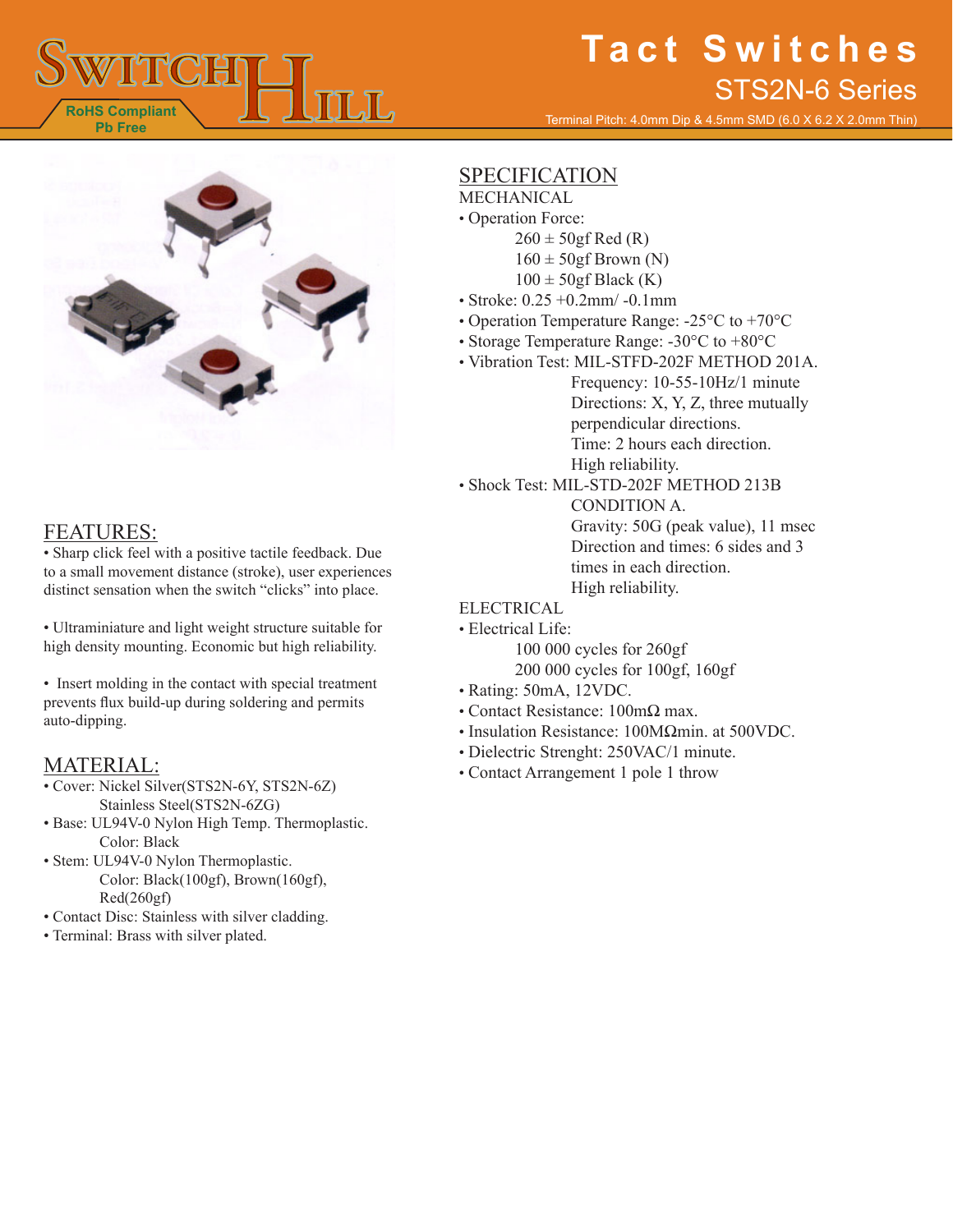

Terminal Pitch: 4.0mm Dip & 4.5mm SMD (6.0 X 6.2 X 2.0mm Thin)

## STS2N-6ZG











P.C.B. LAYOUT

| $STS2N-6ZG-72$ | $3.1$ mm $[.122]$ |
|----------------|-------------------|
| $STS2N-6ZG-71$ | 2.5mm[.098]       |
| Part No.       |                   |

STS2N-6ZGP

۳.

 $\frac{2-\phi1.50^{\pm0.05}}{[2-\phi.059^{\pm.002}}$ 



 $\frac{4.50^{±0.10}}{[.177^{±.004}]}$ 





| $STS2N-6ZGP-72$ | $3.1$ [.122] |
|-----------------|--------------|
| $STS2N-6ZGP-71$ | 2.5[.098]    |
| Part No.        |              |



 $rac{80}{1001}$ 

 $\Box$  0.12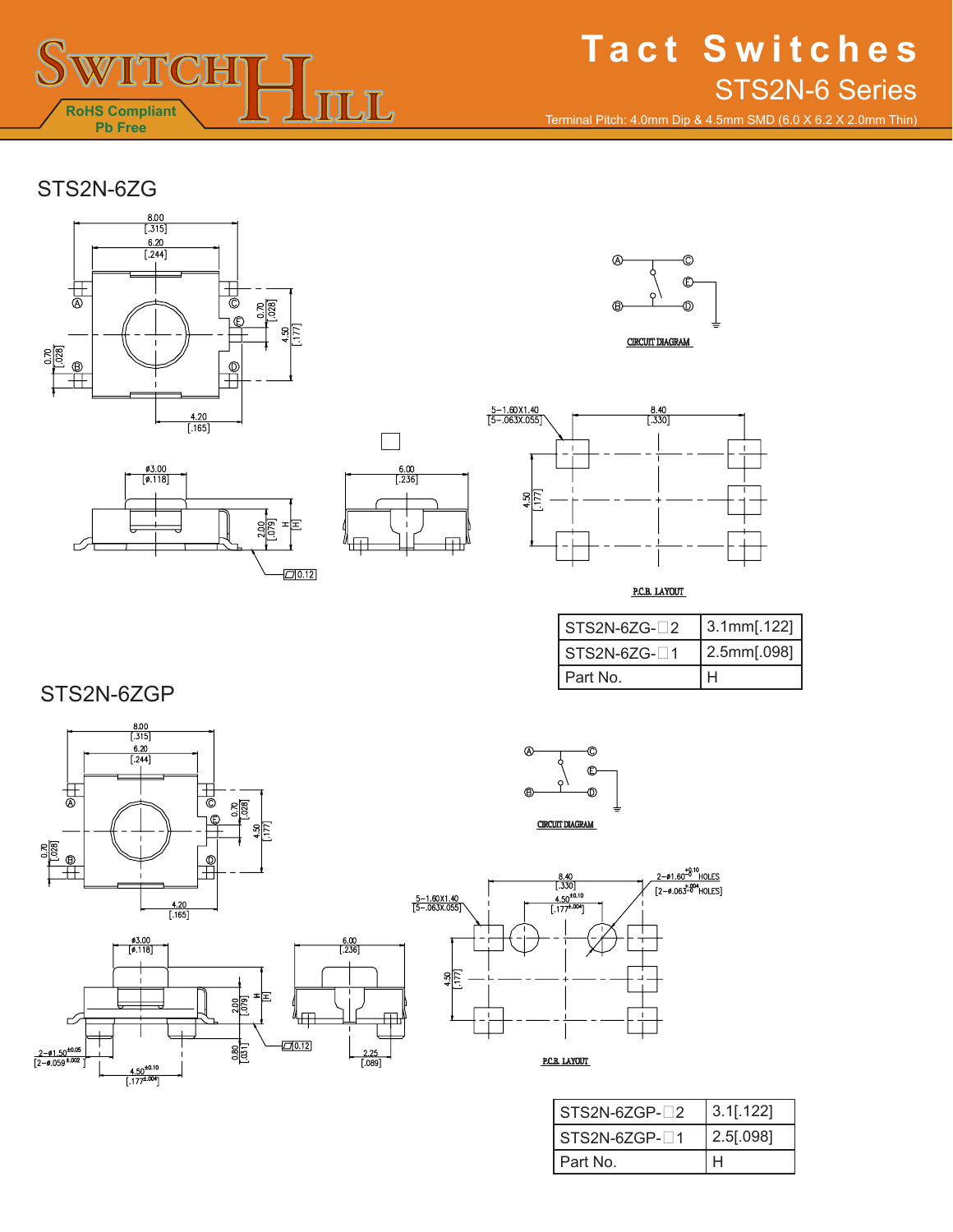

Terminal Pitch: 4.0mm Dip & 4.5mm SMD (6.0 X 6.2 X 2.0mm Thin)

#### STS2N-6Z





#### CIRCUIT DIAGRAM





| l STS2N-6Z-∏2 | 3.1mm[.122] |
|---------------|-------------|
| l STS2N-6Z-□1 | 2.5mm[.098] |
| l Part No.    |             |



P.C.B. LAYOUT

#### STS2N-6Y











CIRCUIT